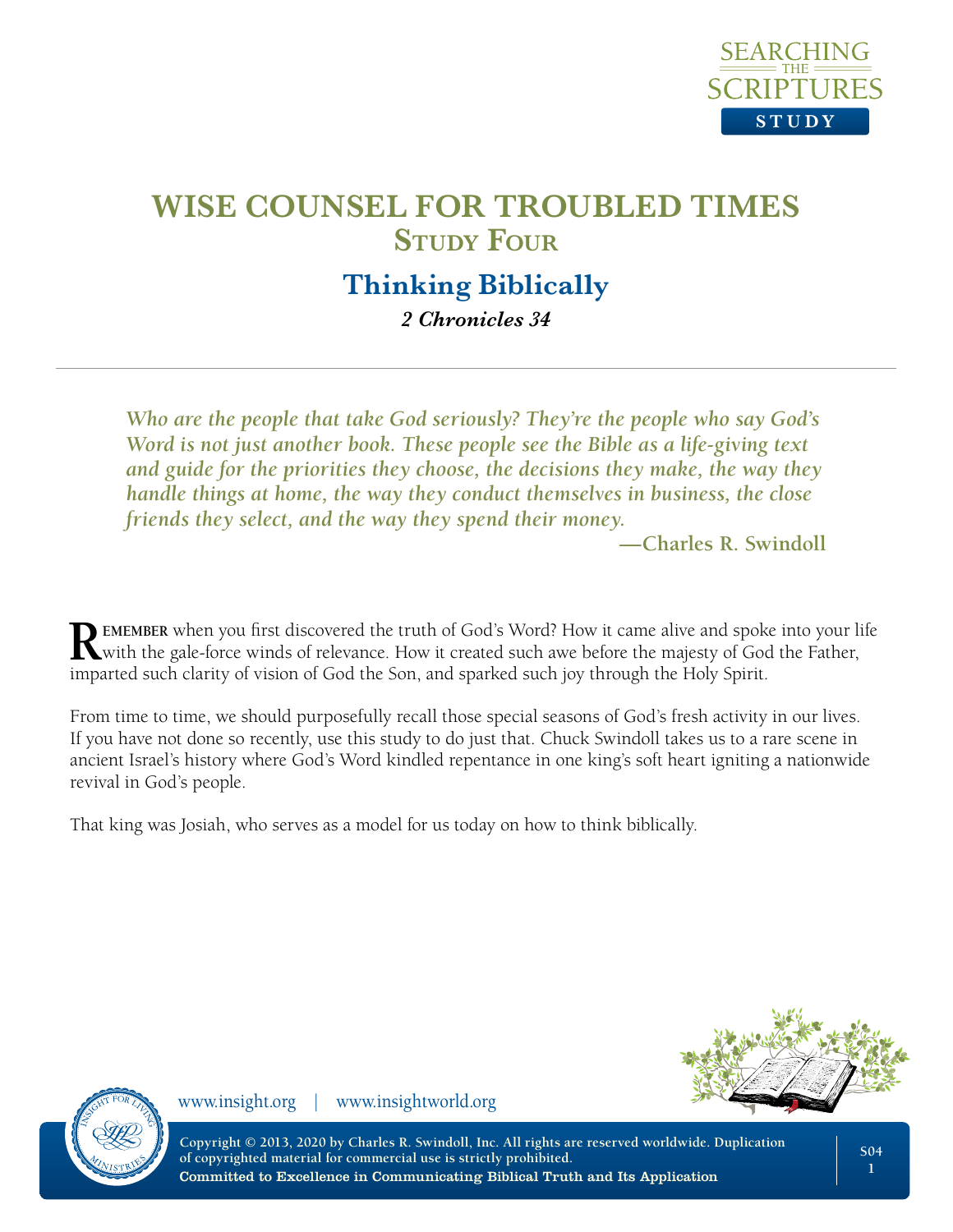

# **Thinking Biblically**

*2 Chronicles 34*



## **PREPARE YOUR HEART**

We depend on God to soften our hearts so we might receive His Word like Josiah did. For that reason, we always need to pray that God help us not only understand what He preserved in the Scriptures but also receive His Word into hearts and minds. Do that now.

*Father, how I greatly depend upon You. I sit in desperate need of Your continued presence and involvement in my life through Your Spirit. Do not let me run past You. Do not let me run away from You. I still myself before You. I open my heart and hands to receive all the good things You have given and promised me through Your Word. In the strong name of Jesus, I pray, amen.*



## **YOUR TURN IN THE SCRIPTURES**

First, let's review Chuck Swindoll's *Searching the Scriptures* Bible study method.1 This *[overview chart](https://mk0insightworld41bne.kinstacdn.com/wp-content/uploads/sites/8/2019/09/STS-Overview-Chart.pdf)* lists the four steps we use to study God's Word and the function of each step. Take a moment to read the chart to understand how Chuck gleans truths from the Word and how you can too!

*We engage in very serious work when we gather before God's Word to hear what the Spirit has set forth through the printed page. Learn now, if you have never before, to take God seriously. To listen when He speaks.* **—Chuck Swindoll**

Now let's begin with the first phase of Bible study: observation.



#### **Observation: In Ancient Days, a Man Who Made a Difference**

Read the account of Josiah recorded in *[2 Chronicles 34](https://www.biblegateway.com/passage/?search=2%20Chronicles%2034&version=NLT;NASB)* and summarize what happened.



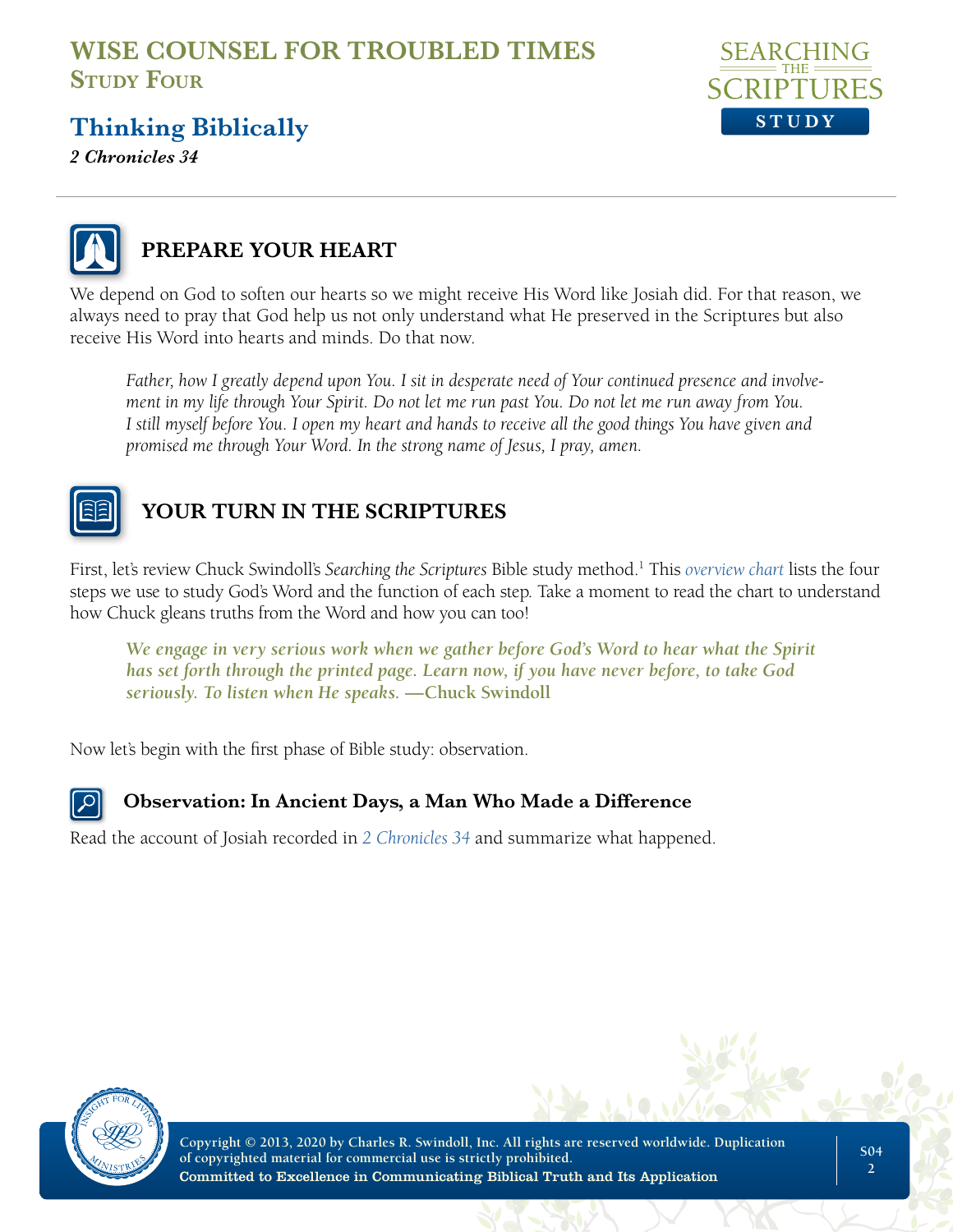

**Thinking Biblically**

*2 Chronicles 34*

What did Josiah remove from Judah and Jerusalem, and what did Josiah decree that led the author of 2 Chronicles to praise him?

Second Chronicles 34:33 summarizes the spiritual impact of Josiah's accomplishments:

*So Josiah removed all detestable idols from the entire land of Israel and required everyone to worship the L*ORD their God. And throughout the rest of his lifetime, they did not turn away from the LORD, the *God of their ancestors.*

Because of the actions of one man, thousands of people lived fulfilled, meaningful lives in close connection with God's presence and in ways which promoted the peace and welfare of the entire nation. Amazing!

### **Interpretation: Why He Did It**

Let's calculate Josiah's age by referencing 2 Chronicles 34.

Josiah became king at age \_\_\_\_\_\_\_\_\_\_\_\_\_\_ (2 Chronicles 34:1).

Josiah sought the God of David at age \_\_\_\_\_\_\_\_\_\_\_\_\_\_ (34:3).

Josiah purified the nation at age \_\_\_\_\_\_\_\_\_\_\_\_\_\_ (34:3).

Josiah began repairing the temple at age \_\_\_\_\_\_\_\_\_\_\_\_\_\_ (34:8, 14).



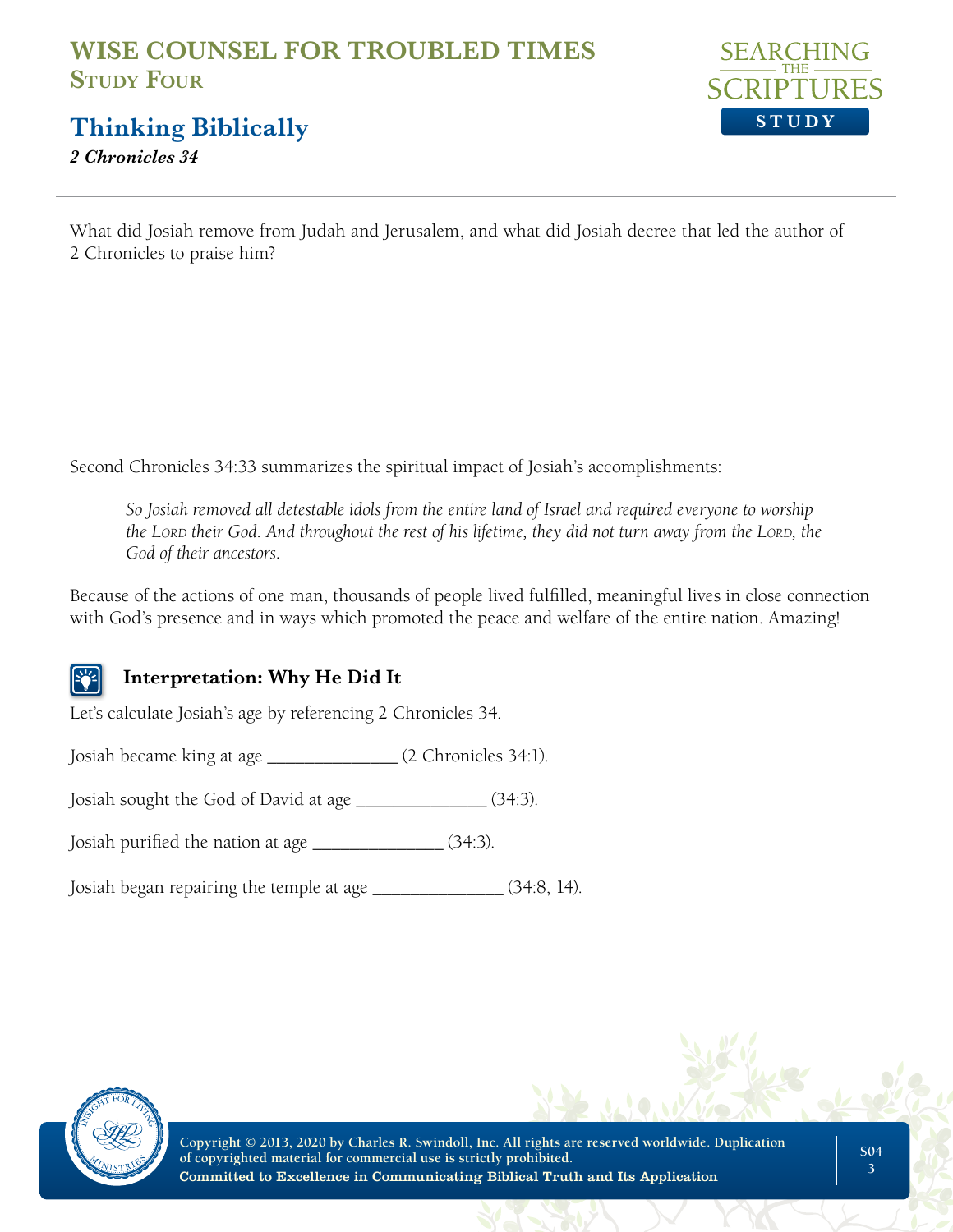

## **Thinking Biblically**

*2 Chronicles 34*

Second Kings 22:1–2 provides a complementary panorama of the reign of this righteous king.

*Josiah was eight years old when he became king, and he reigned in Jerusalem thirty-one years. His mother was Jedidah, the daughter of Adaiah from Bozkath. He did what was pleasing in the LORD's sight and followed the example of his ancestor David. He did not turn away from doing what was right.*

What can we infer from the short statement of Josiah's mom and her influence in his life? What important principle can we draw from this?

How does 2 Chronicles 34:19 indicate Josiah's soft heart toward God?

*It's no longer the faith of his mother; it's now his faith.* —Chuck Swindoll

According to 34:23–28, how did God view Josiah's response and change His plans for Judah?

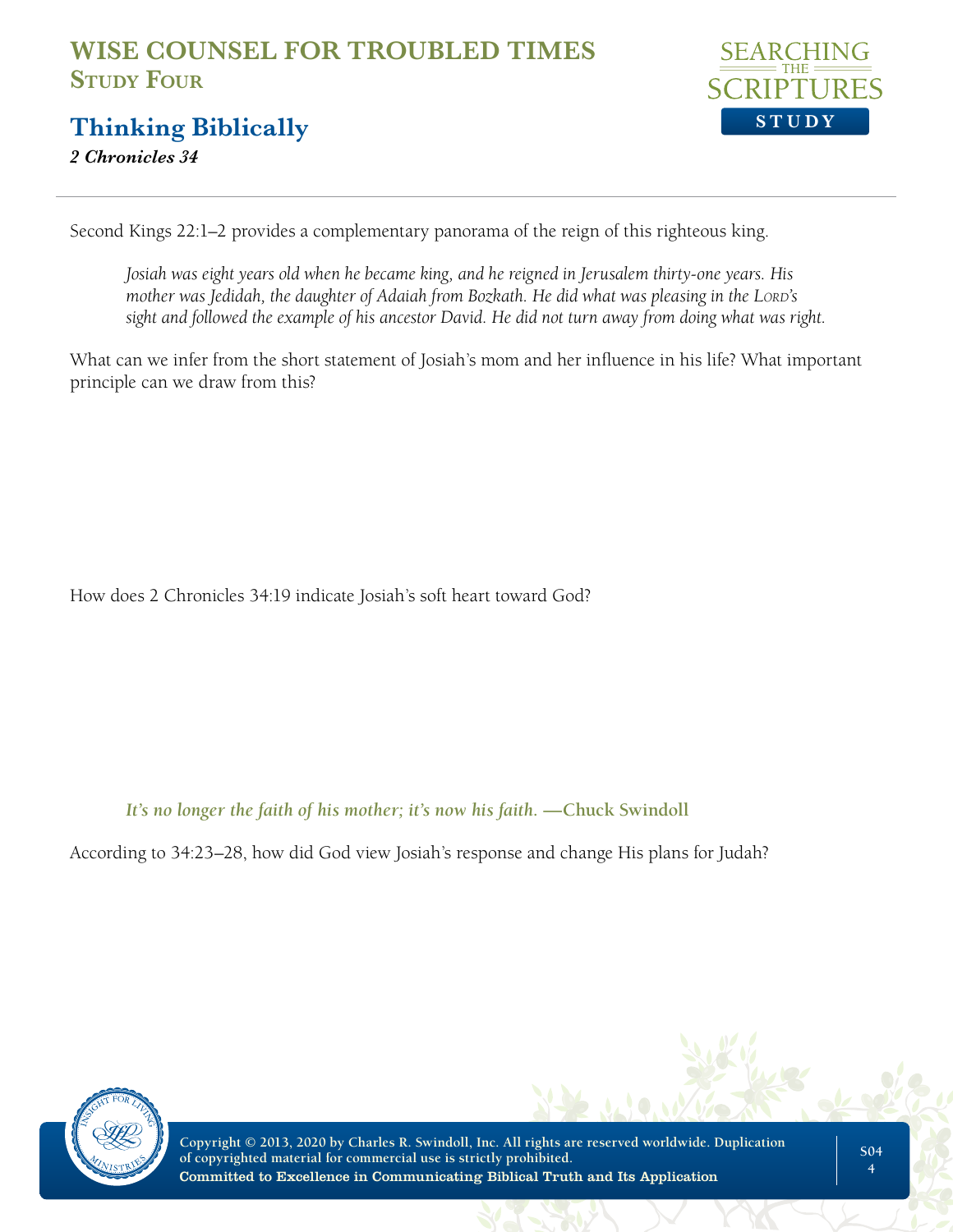

**Thinking Biblically**

*2 Chronicles 34*

What principles can we derive from 2 Chronicles 34:19–28 today? Principles are truths that can be applied to all people, in any culture, and at any time in history.

Talk about taking God seriously! Only once did Josiah have to hear from God to enact radical life-change in himself and promote it among his people. Josiah took God at His Word and believed God would do what He says. Josiah is a model of the faith we can emulate today.



#### **Correlation: Be Transformed in Your Thinking**

Paul's writings contain many such exhortations to take God at His Word. To believe what's promised, do what's commanded, and heed what's warned. All of this requires a change in perspective, the next step after placing our faith in Christ. Look at what Paul wrote:

*And so, dear brothers and sisters, I plead with you to give your bodies to God because of all he has done for you. Let them be a living and holy sacrifice—the kind he will find acceptable. This is truly the way to worship him. Don't copy the behavior and customs of this world, but let God transform you into a new person by changing the way you think. Then you will learn to know God's will for you, which is good and pleasing and perfect.* (Romans 12:1–2)

How does Paul's command complement Josiah's response of doing away with the old and embracing the new?

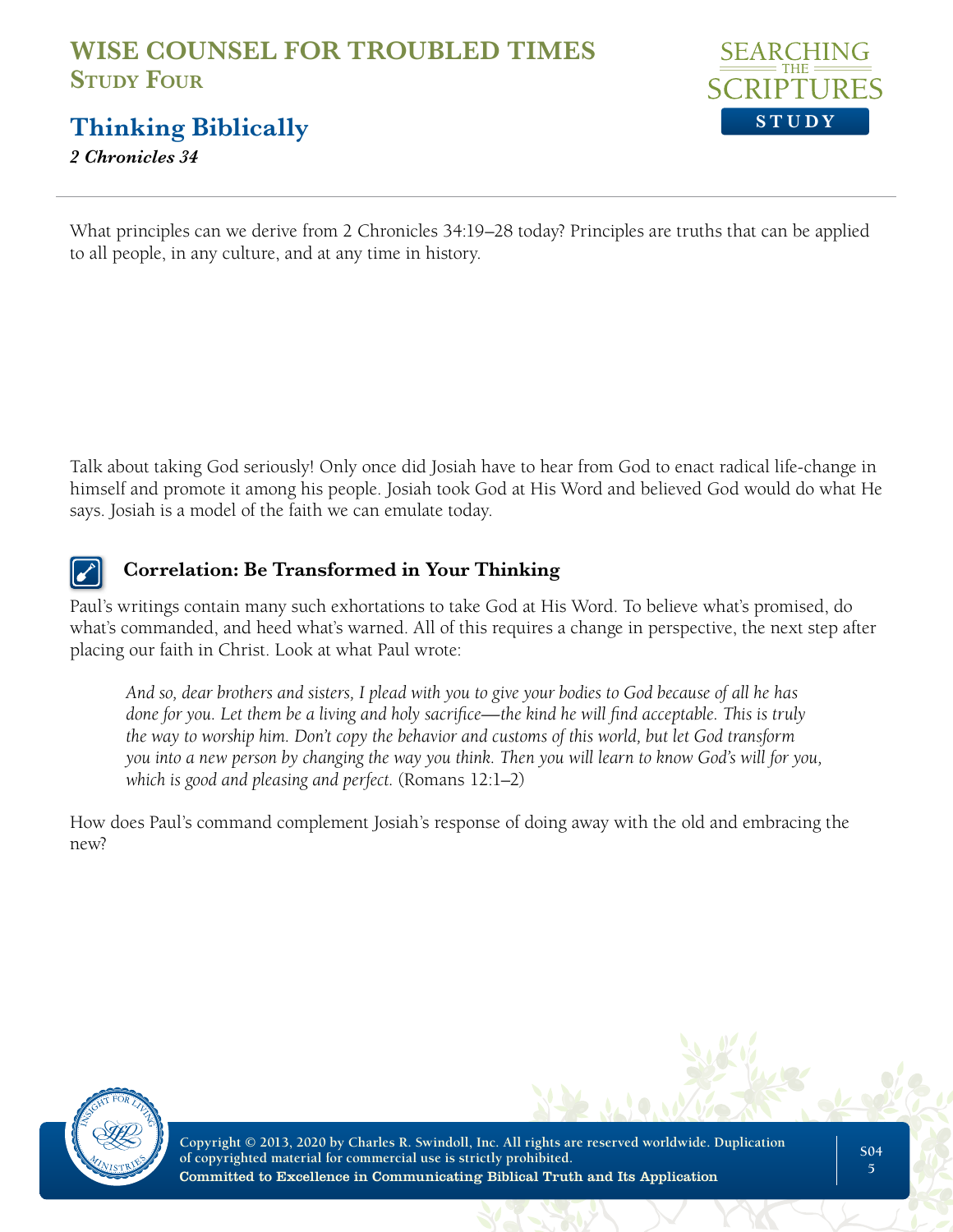

## **Thinking Biblically**

*2 Chronicles 34*

The Greek word for "customs of this world" is *aion*. One commentator offers a classic expression of how Paul used this word in Romans 12:2:

All that floating mass of thoughts, opinions, maxims, speculations, hopes, impulses, aims, aspirations, at any time current in the world, which it may be impossible to seize and accurately define, but which constitute a most real and effective power, being the moral, or immoral, atmosphere which at every moment of our lives we inhale, again inevitably to exhale—all this is included in the αἰών, which is, as Bengel has expressed it, the subtle informing spirit of the ... world of men who are living alienated and apart from God.<sup>2</sup>

Don't rush past that important quote. Reflect on it. What worldly streams of thought most influence your thinking? How can you be more aware of them and combat them with the truth of God's Word?

*Don't let your mind absorb the thinking of the majority. Don't get lost in the horrendous propaganda of the times in which you live—all the politically correct information, all the STUFF of our society.* **—Chuck Swindoll**

#### **Application: Making a Difference in Today's World**

To close this study on biblical thinking, Chuck wants you to ask yourself three simple questions. They provide a road map for applying to your life the truth of 2 Chronicles 34.

- 1) *Where do I start?* Pick one thought-pattern you want to change.
- 2) *What should I ignore?* The enemy always puts something or someone in our lives to lead us to think wrongly about God or wrongly about life.
- 3) *How do I proceed?* An open Bible. A tender heart. A willingness to change. Decisive action.

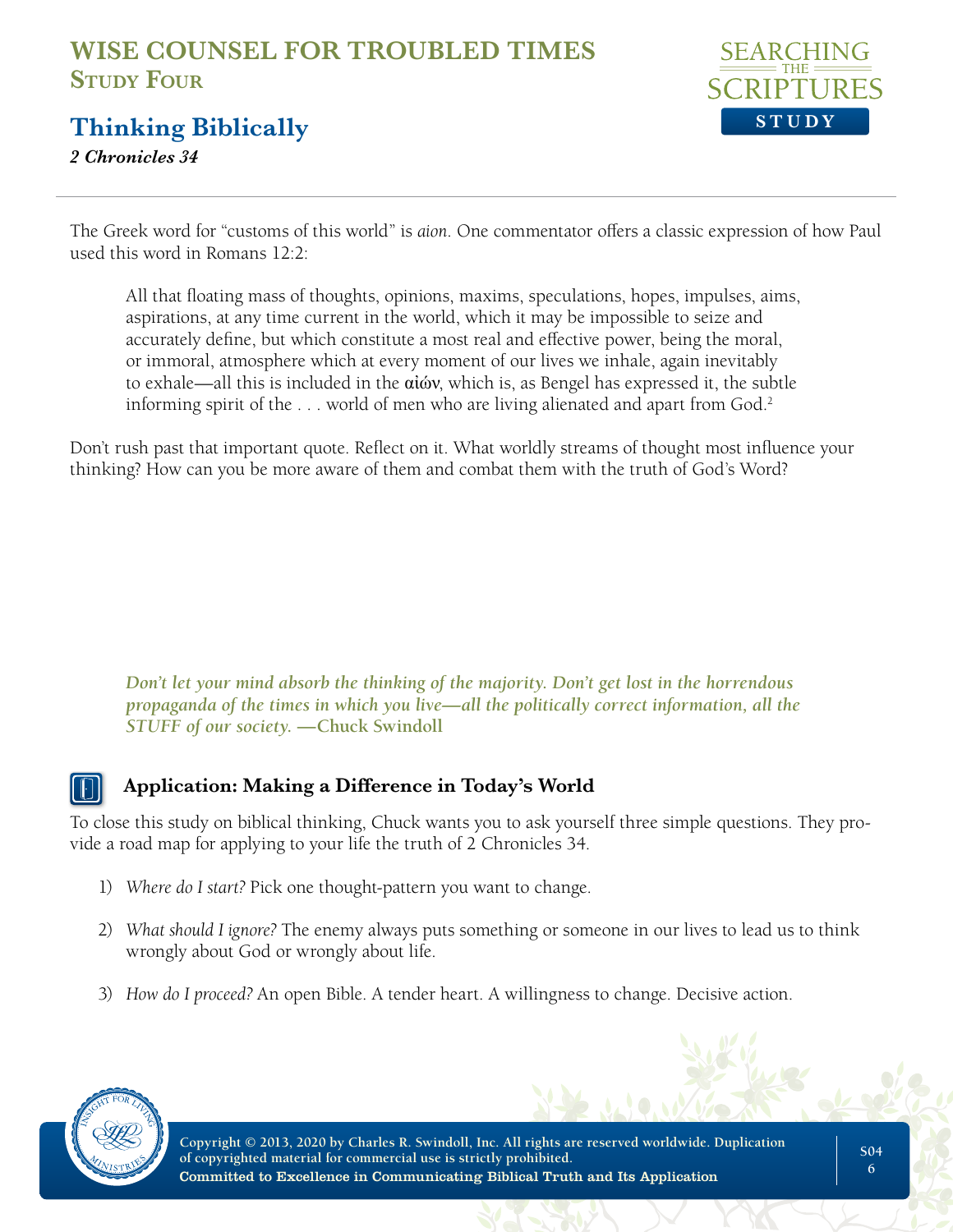

**Thinking Biblically**

*2 Chronicles 34*

Think over the questions carefully and record your road map for improving your biblical thinking.

Jedidah prepared Josiah to have a heart like David's. One that was responsive to God. Josiah eliminated the idolatry of Judah and then heard the words of the covenant for the very first time. God's Word stopped Josiah in his tracks. He repented and God blessed him and the nation of Judah. Just imagine what God can do through His Word in your life!



# **A FINAL PRAYER**

Record a fitting prayer in response to what you learned from God's Word.

ENDNOTES

- 1. We recommend you purchase Chuck's *[book](https://store.insight.org/p-1713-searching-the-scriptures-find-the-nourishment-your-soul-needs-emby-charles-r-swindollem.aspx) Searching the Scriptures: Find the Nourishment Your Soul Needs* if you do not already have a copy. You can also read Chuck's *Searching the Scriptures* introductions on *[sts.insight.org](https://sts.insight.org/)*.
- 2. Richard Chenevix Trench, *Synonyms of the New Testament* (London: Macmillan, 1880), 217–18.